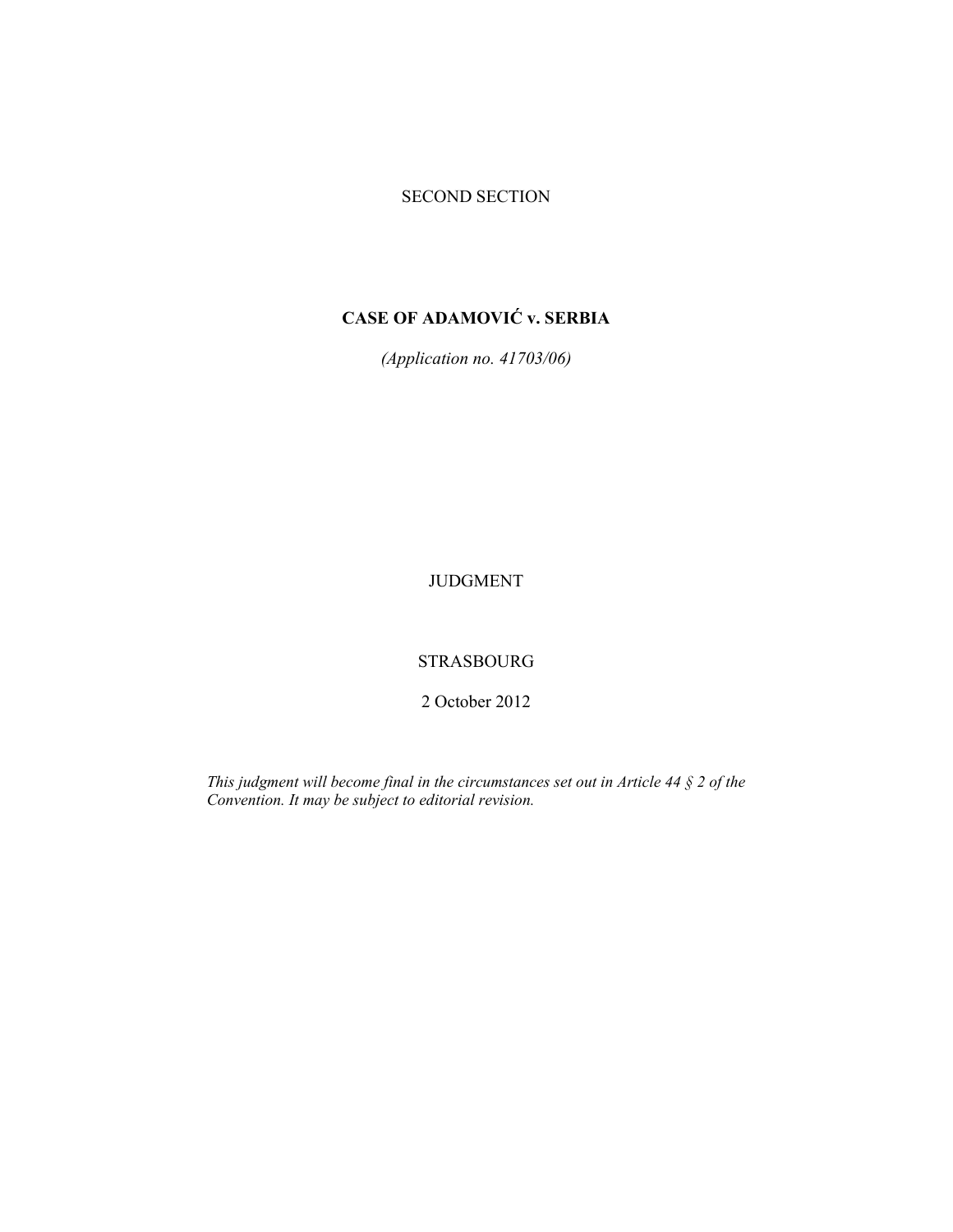#### **In the case of Adamović v. Serbia,**

The European Court of Human Rights (Second Section), sitting as a Chamber composed of:

 Françoise Tulkens, *President,*  Dragoljub Popović, Isabelle Berro-Lefèvre, András Sajó, Guido Raimondi, Paulo Pinto de Albuquerque,

and Stanley Naismith, *Section Registrar,*

Having deliberated in private on 11 September 2012,

Delivers the following judgment, which was adopted on that date:

#### PROCEDURE

1. The case originated in an application (no. 41703/06) against the Republic of Serbia lodged with the Court under Article 34 of the Convention for the Protection of Human Rights and Fundamental Freedoms ("the Convention") by a Serbian national, Mr Predrag Adamović, on 10 October 2006. Mr Adamović died on 15 August 2007, and on 27 August 2007 his wife, Ms Ružica Adamović, ("the applicant"), informed the Registry that she wished to pursue the case before the Court.

2. The Serbian Government ("the Government") were represented by their Agent, Mr S. Carić.

3. On 10 July 2009 the application was communicated to the Government. It was also decided to examine the merits of the application at the same time as its admissibility (former Article 29 § 3 of the Convention).

## THE FACTS

#### I. THE CIRCUMSTANCES OF THE CASE

#### **A. Civil proceedings**

4. The applicant's late husband was employed by Elektron AD, a company based in Belgrade ("the company"). From 1995 to 1998 he was deployed on certain projects in Russia, for which work, apart from his salary, he had the right to claim an allowance calculated in United States dollars (USD).

5. On 18 June 1998 the Commercial Court in Belgrade instituted insolvency proceedings in respect of the company.

6. On an unspecified date thereafter Mr Adamović lodged a pecuniary claim within the insolvency proceedings for salary arrears, deployment allowance, and various social security contributions. On 4 May 2000 the Commercial Court rejected his claim and instructed him to initiate a regular civil suit and request determination of his claim (*radi utvrđivanja osporenih potraživanja*).

7. On 22 June 2000 Mr Adamović, as instructed, lodged a separate civil claim.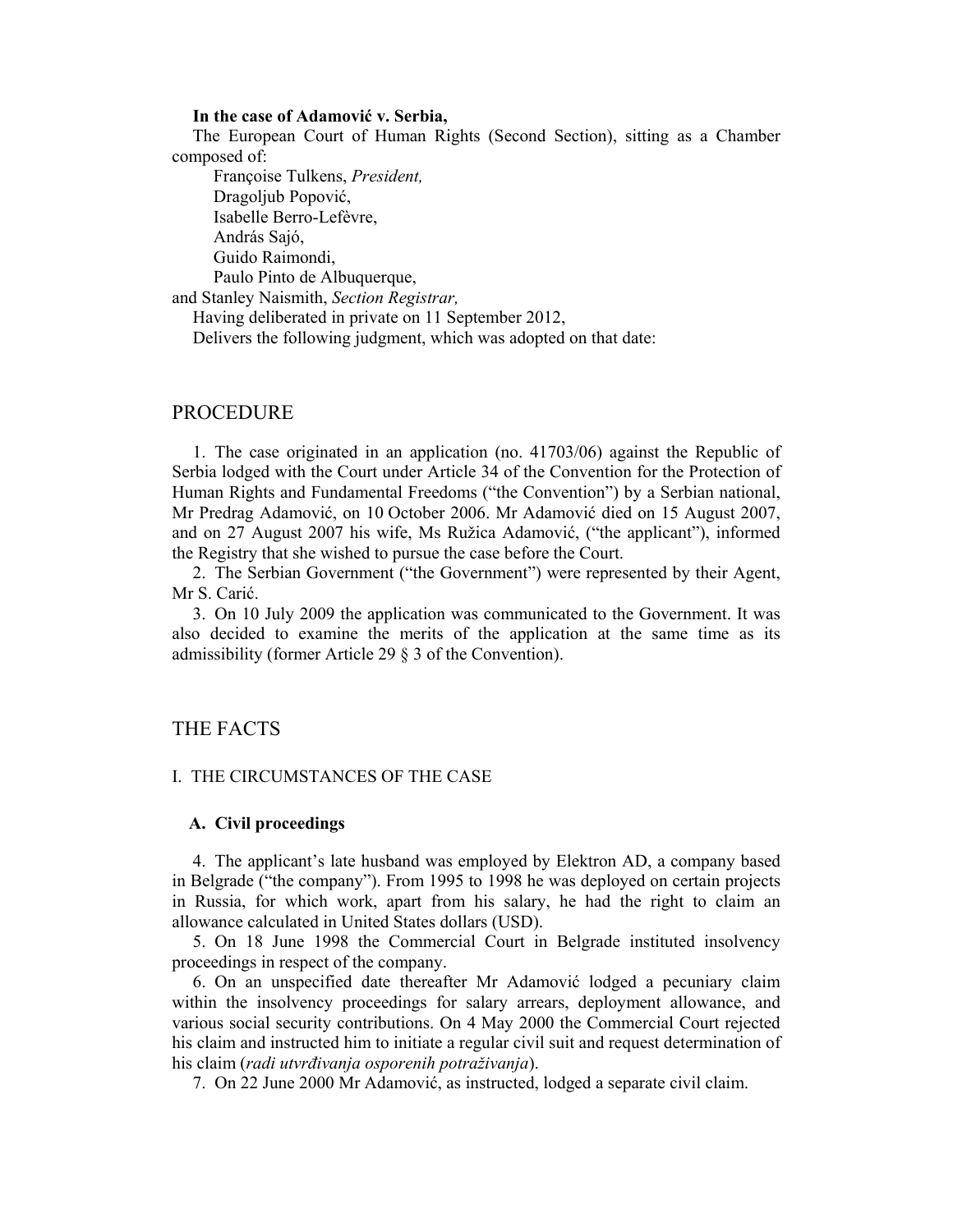8. On 18 November 2002 the Commercial Court rejected the part of Mr Adamović's request regarding the salaries, as it was considered to have been withdrawn, while the request for deployment allowance was partly granted. By virtue of this judgment the company was ordered to pay him USD 4,258.60 towards the unpaid allowances, together with the social security contributions due and statutory interest, plus 44,750 Yugoslav dinars (YUM) for legal costs.

9. On 16 April 2003 and 23 October 2003 respectively the District Court and the Supreme Court upheld the judgment of 18 November 2002. The judgment of the Supreme Court was served on the applicant after 13 February 2004.

10. On an unspecified date thereafter, the said judgment having become final, it was acknowledged within the insolvency proceedings.

11. On 10 September 2003 the costs awarded in the civil proceedings were paid, while on 5 November 2003 the interest calculated on the costs was also paid.

12. On about a dozen occasions between 15 July 2003 and 10 September 2007 the company paid the applicant various smaller amounts in "hardship assistance" (*solidarna pomoć*), to help cover certain medical bills. The total of all these sums amounted to an equivalent of less than USD 3,000. These amounts, however, were not specified as being intended to constitute partial payment of the debt, but as assistance to the applicant's family because of the applicant's late husband's illness.

13. On 28 May 2008 the Commercial Court issued a decision ordering payment of 50% of the guaranteed salary to all the former employees of the company for the period from 1 March 1997 to 18 June 1998. On 5 June 2008 the applicant received a payment under this head of 91,532 Serbian dinars (RSD, about USD 1,800 at the relevant time).

#### **B. The status of the debtor**

14. Before the insolvency proceedings the debtor company was entirely socially owned. It has remained registered as fully socially owned in the relevant public registries throughout the insolvency proceedings.

15. On 29 September 2008 the company was put up for auction, in accordance with the provisions of the applicable law (see paragraph **Error! Reference source not found.** below). Following several unsuccessful auction attempts, on 5 February 2010 the Commercial Court authorised the sale of the company to a third private party. The purchase price has been added to the company's assets.

16. On 23 February 2010 the Commercial Court in Belgrade terminated the insolvency proceedings against the company, however continuing with insolvency action against the bankruptcy estate. On 7 October 2011 the Commercial Court authorised payment of certain sums to some of the former employees of the company, but the applicant was not placed on the list for payment.

#### II. RELEVANT DOMESTIC LAW

#### **A. Forced Settlement, Bankruptcy and Liquidation Act**

17. Article 95 of the Forced Settlement, Bankruptcy and Liquidation Act (*Zakon o prinudnom poravnanju, stečaju i likvidaciji,* published in the Official Gazette SFRY no. 84/89 and OG FRY nos. 37/93 and 28/96) provided that with the opening of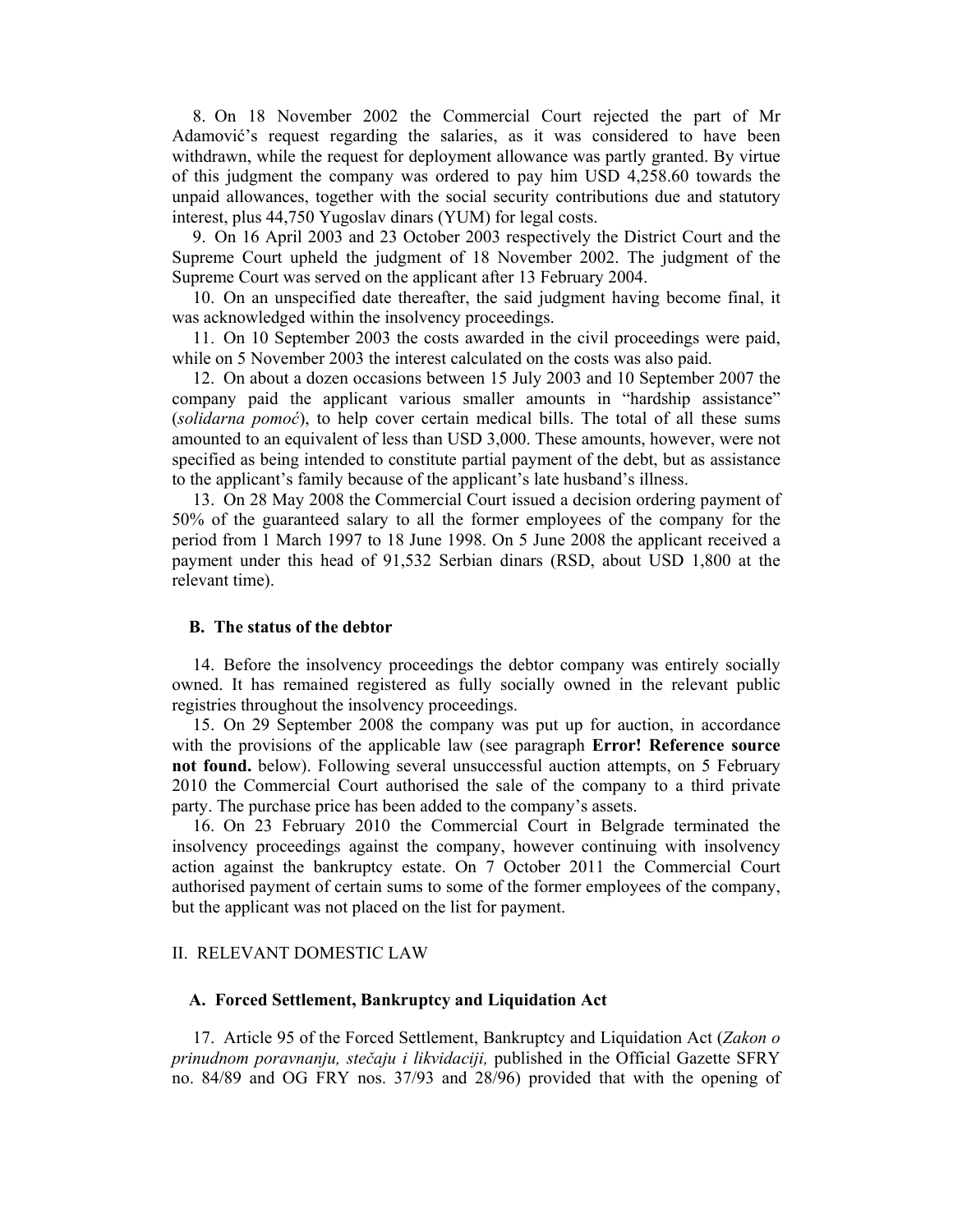bankruptcy proceedings the entire assets of the company were to be transformed into the bankruptcy estate (*stečajna masa*).

18. Upon the opening of the bankruptcy proceedings, the creditors have to report their claims to the bankruptcy council (*stečajno veće*; Article 121), which requests the bankruptcy administrator (*stečajni upravnik*) and other creditors to either approve or dispute any claim (Articles 124 and 125).

19. The creditor whose claim had been disputed in the bankruptcy proceedings shall be instructed to initiate civil dispute or other proceedings requesting determination of his or her claim (Article 127  $\S$  1). The claims finally established in civil proceedings shall take part in the distribution of the bankruptcy estate (Article 127 § 3).

20. All debts of the company are to be paid proportionally, apart from the payments on account of salaries up to the amount of the guaranteed salaries (Article 140), payments on account of the costs of civil proceedings from Article 127 and some other costs, which are to be paid as a priority and in their entirety (Article 138).

21. According to Article 129 of the Act the company subject to bankruptcy, as a legal person, could have been sold separately. Once the company is sold, the bankruptcy proceedings are terminated in relation to the company, while they are to be continued in relation to the bankruptcy estate (Article 130 § 1). Following termination of the bankruptcy proceedings the debtor company is no longer held responsible for any debts of the company (Article 130 § 3).

#### **B. Other relevant domestic law**

22. The remainder of the relevant domestic law is set out in the Court's judgments of *R. Kačapor and Others v. Serbia* (nos. 2269/06, 3041/06, 3042/06, 3043/06, 3045/06 and 3046/06, 15 January 2008, §§ 57-82); *Vlahović v. Serbia* (no. 42619/04, §§37-47, 16 December 2008); *Crnišanin and Others v. Serbia* (nos. 35835/05, 43548/05, 43569/05 and 36986/06, 13 January 2009, §§100-104); *EVT Company v. Serbia* (no. 3102/05, §§ 26 and 27, 21 June 2007); and *Marčić and Others v. Serbia* (no. 17556/05, § 29, 30 October 2007).

## THE LAW

#### I. THE DEATH OF MR ADAMOVIĆ

23. Mr Adamović died on 15 August 2007. On 27 August 2007 his wife, Ms Ružica Adamović informed the Court that she wished to maintain the proceedings lodged by her husband.

24. The Government have not contested this request.

25. The Court has already found, in similar situations, that the wife of a deceased applicant can have standing in her husband's stand.

26. Given the relevant domestic legislation (see e.g. *Marčić,* cited above, § 29), as well as the fact that she has a "definite pecuniary interest" in the insolvency proceedings at issue (see, *mutatis mutandis*, *Ahmet Sadık v. Greece*, judgment of 15 November 1996, *Reports of Judgments and Decisions* 1996-V, § 26), the Court finds, without prejudice to the Government's other preliminary objections, that Ms Adamović has standing to proceed in her husband's stead.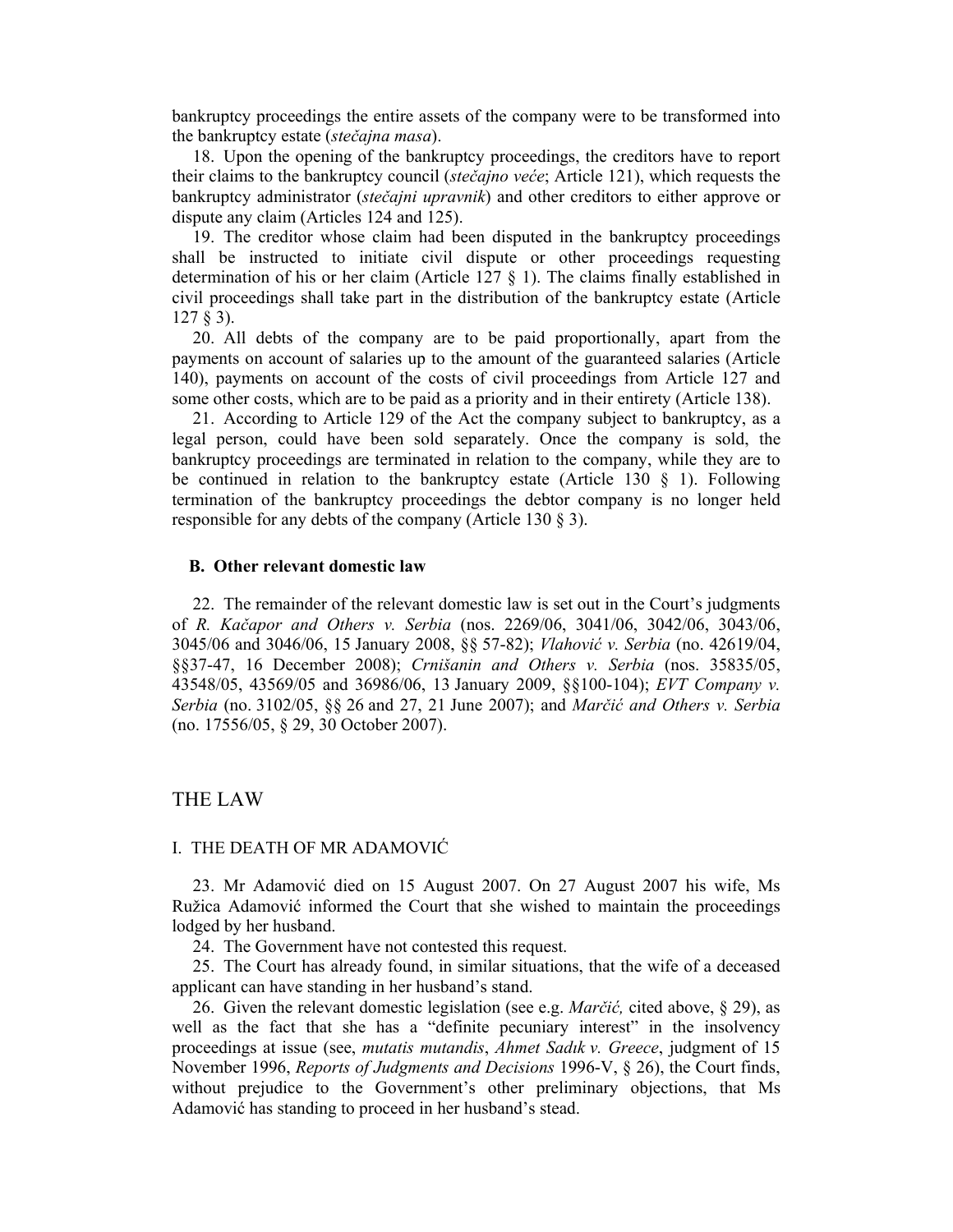### II. ALLEGED VIOLATIONS OF ARTICLE 6 AND ARTICLE 1 OF PROTOCOL No. 1

27. Relying on various provisions of the Convention, as well as the Protocols thereto, the applicant essentially complained about the respondent State's failure to fully enforce the Commercial Court's judgment of 18 November 2002 from its own funds. The Court considers that these complaints fall to be examined under Article 6  $\S$ 1 and Article 1 of Protocol No. 1. In so far as relevant, these Articles read as follows:

#### **Article 6 § 1**

"In the determination of his civil rights and obligations ... everyone is entitled to a fair ... hearing ... by [a] ... tribunal ..."

#### **Article 1 of Protocol No. 1**

"Every natural or legal person is entitled to the peaceful enjoyment of his possessions. ..."

#### **A. Admissibility**

#### *1. Compatibility* ratione temporis

28. The Government argued that unlike in the *R. Kačapor* case (*R. Kačapor and Others*, cited above), where the insolvency proceedings were initiated only after ratification, in the present case those proceedings were initiated in 1998, before the Convention entered into force in respect of Serbia on 3 March 2004. Hence, the applicant's claim was reduced to what she could have expected at the time of ratification, namely only the proportion of her claim which was payable from the bankruptcy estate. Therefore, the applicant could not claim enforcement of the judgment of 18 November 2002 in its entirety.

29. The Court notes that the applicant's claim was established in civil proceedings after the insolvency proceedings had been initiated. Furthermore, the insolvency proceedings against the debtor company were terminated only on 23 February 2010, while the proceedings against the bankruptcy estate are still ongoing. The Court also recalls that it has already considered similar arguments and rejected them (see, for example, *Marčić*, cited above, §§ 42-43). Hence, the Court decides to reject this argument of the Government.

#### *2. Compatibility* ratione personae

30. The Government submitted that since the opening of the insolvency proceedings the company had ceased to exist as such. According to the Government a new legal entity – the company in insolvency – was formed, and that for such an entity the State could not bear any responsibility, unlike in the *R. Kačapor* case (cited above), in which the insolvency proceedings were initiated only after the entry into force of the Convention in respect of Serbia. Furthermore, they noted the judgment in the case of *Omerović v. Croatia* (no. 36071/03, § 35, 1 June 2006) whereby the State bears no responsibility for the debts of insolvent companies.

31. While it is true that the Court has emphasised in *Omerović* (cited above) that the State normally cannot be held liable for a situation in which the debtor in respect of whom enforcement is being carried out has no means of satisfying his debt, the Court reiterates its findings in the case of *R. Kačapor* (cited above), which are applicable in the context of enterprises predominantly consisting of socially-owned capital, and finds that in this particular context it is irrelevant whether the insolvency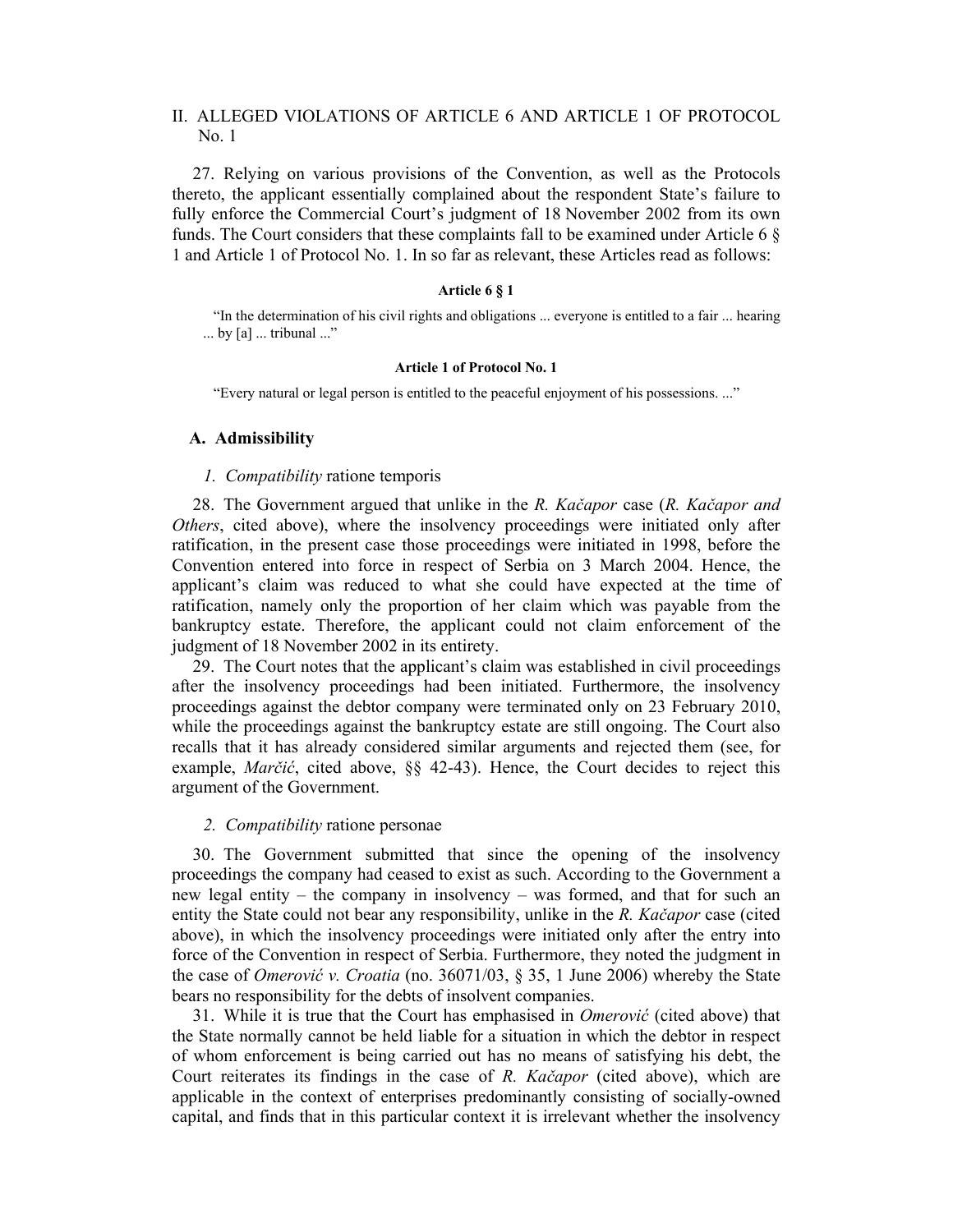proceedings were initiated before or after the entry into force of the Convention, since the insolvency proceedings continued after the ratification, and are yet to be completed (see also *Marčić,* cited above). In addition, the Court notes that throughout the insolvency proceedings, until the company was sold, it had been registered as fully socially owned. Moreover, even though the company had been sold, only the rights were sold with it, leaving the debts with the bankruptcy estate, thus not relieving the State of its obligations, established in the *Kačapor* case. Consequently, this argument must be rejected.

#### *3. Abuse of the right to petition*

32. The Government argued that the applicant had failed to inform the Court that she had received almost USD 3,000 under various payments as hardship assistance, as well as a payment in accordance with the decision of 28 May 2008, so the applicant's claim had been paid almost in full.

33. The applicant contested these claims.

34. The Court notes that in relation to the payments the Government refer to, no reference was ever made to the judgment of 18 November 2002. The hardship assistance payments were made with reference to the applicant's difficult financial situation and the health problems her late husband and her daughter had suffered, while the payments in respect of the minimum guaranteed salary were not intended to cover the debt from the judgment of 18 November 2002. On the contrary, the judgment of 18 November 2002 explicitly did not discuss the guaranteed salaries, considering this part of the request to have had been withdrawn (see paragraph **Error! Reference source not found.** above). The Court further notes that the Government have not suggested that any payment aimed directly at the enforcement of the judgment of 18 November 2002 has ever been offered to the applicant.

35. The Court reiterates that an application may be rejected as abusive under Article 35 § 3 of the Convention if it was knowingly based on untrue statements (see *Varbanov v. Bulgaria*, no. 31365/96, § 36, ECHR 2000-X, or *Rehak v. the Czech Republic*, (dec.), no 67208/01, 18 May 2004). On the other hand, should an applicant omit to submit all the documents which the Government, or even the Court, would find relevant for the final examination of a case, this should not *per se* amount to abuse of the right of petition (see *Milošević v. Serbia* (dec.), § 40, no. 20037/07, 5 July 2011). The Court further observes that the omission referred to by the Government does not appear to be of any relevance for the determination of the circumstances of the present case. Therefore, this argument also has to be rejected.

#### *4. Conclusion*

36. The Court considers furthermore that the present complaints are not manifestly ill-founded within the meaning of Article 35 § 3 of the Convention and are not inadmissible on any other grounds. They must therefore be declared admissible.

#### **B. Merits**

37. The Government argued that since the judgment of 18 November 2002 was of a declaratory, rather than a condemnatory nature, it could not have constituted "a claim" within the meaning of Article 1 of Protocol No. 1.

38. The applicant maintained that the State was accountable for the entirety of the claim established before the domestic courts.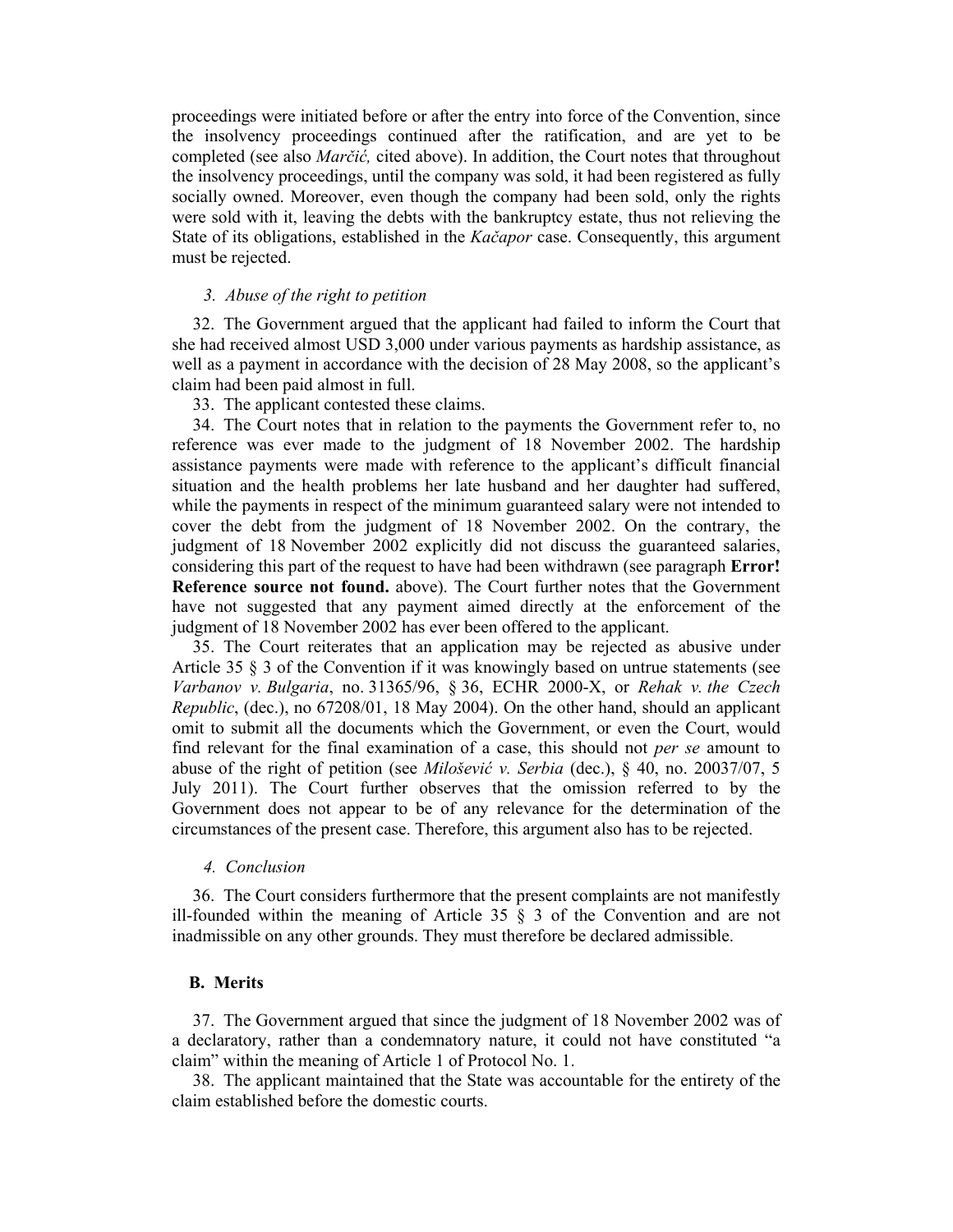39. The Court notes that the provisions of the applicable domestic law provided only for a declaratory claim to be filed in civil proceedings of this nature, however, they also provide for recognition of such claims in insolvency proceedings, as well as the obligation to enforce, at least in part, any claims so established (see paragraphs **Error! Reference source not found.** and **Error! Reference source not found.** above). Furthermore, the Court considers that an obligation of the State arises from the following circumstances: that the company's debt had been precisely established by an enforceable domestic decision; that the company had been predominantly socially owned at the time the claim was established; and that the claim established against the company remains unsettled. The fact that the judgment of 18 November 2002 failed to emphasise the obligation of payment of the applicant's claim is of no consequence to the existence of the claim itself – this very judgment confirms that the company owes to the applicant a precisely established amount of money, together with interest to be calculated from a precise date, as well as any applicable social contributions. Hence, the applicant's claim was sufficiently established to constitute a possession within the meaning of Article 1 of Protocol No. 1.

40. The judgment of 18 November 2002 became final on 4 March 2003 (more than nine years ago) and is yet to be enforced. The Court notes that a delay in the execution of a judgment may be justified in particular circumstances. However, the delay may not be such as to impair the essence of the right protected under Article 6  $\S$ 1 of the Convention (see *Burdov v. Russia*, no. 59498/00, § 35, ECHR 2002-III). The Court observes that in the present case the continuing non-enforcement of the judgment of 18 November 2002 deprived the applicant of the benefits of success in the litigation which concerned her property rights.

41. Having examined all the material submitted to it, the Court considers that the Government have not put forward any other fact or argument capable of persuading it to depart from its well-established case-law regarding the responsibility of the State for delays in the enforcement of final domestic decisions rendered against socially owned companies.

There has accordingly been a breach of Article 6 and of Article 1 of Protocol No. 1.

#### III. APPLICATION OF ARTICLE 41 OF THE CONVENTION

#### 42. Article 41 of the Convention provides:

"If the Court finds that there has been a violation of the Convention or the Protocols thereto, and if the internal law of the High Contracting Party concerned allows only partial reparation to be made, the Court shall, if necessary, afford just satisfaction to the injured party."

#### **A. Damage**

#### *1. Pecuniary damage*

43. The applicant requested that the State be ordered to pay, from its own funds, the sum awarded by the judgment of 18 November 2002, together with statutory interest at a rate to be calculated as of 5 August 1998, less the amount of costs and expenses of civil proceedings which had already been paid to her.

44. She furthermore requested the State to pay the costs of her late husband's funeral.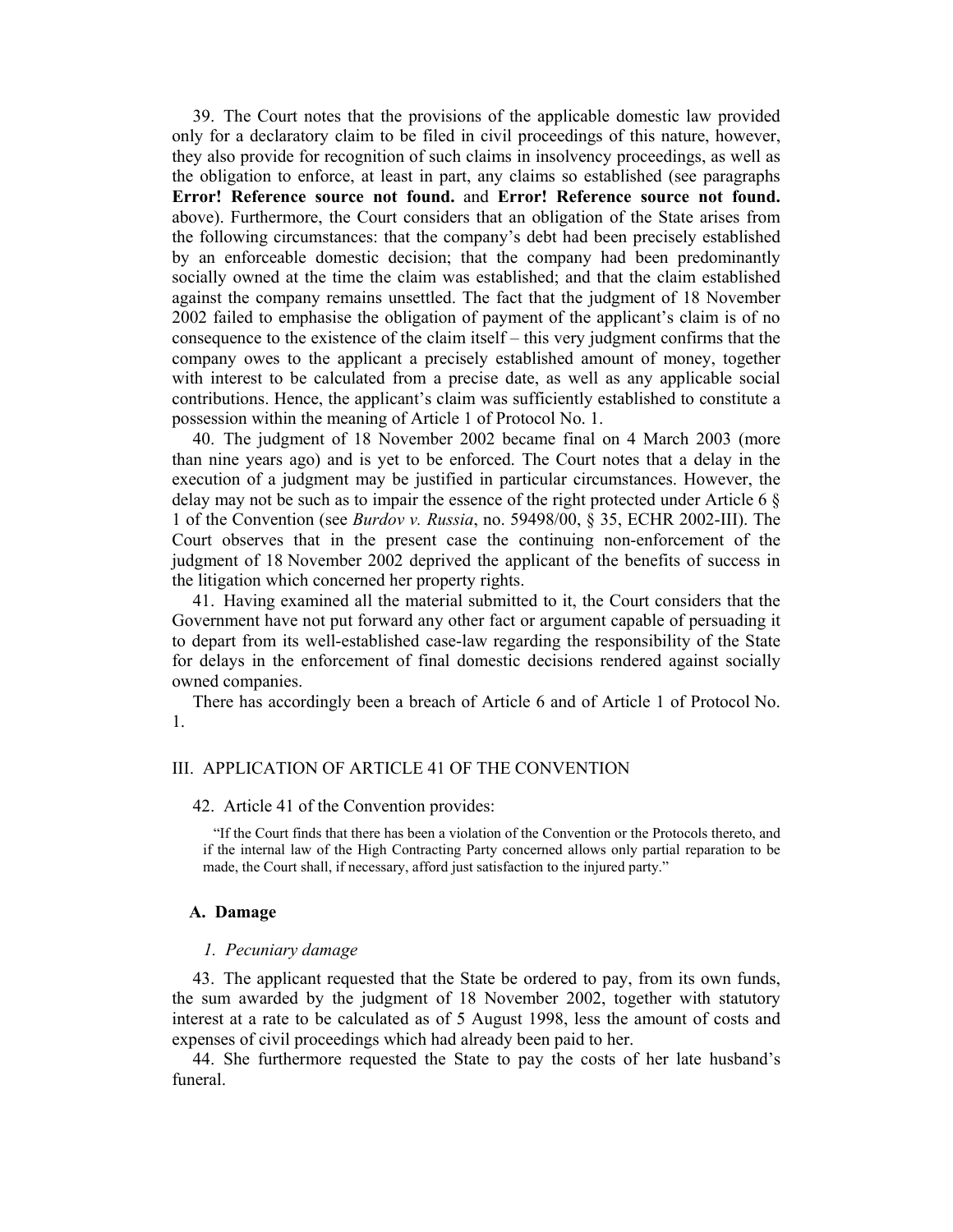45. The Government considered that the payment the applicant had received as hardship assistance and in guaranteed salaries should be deducted from the amount established by the judgment of 18 November 2002. They furthermore contested the applicant's claim for the payment of funeral costs.

46. Regarding the claim from the judgment and in view of the findings above, the Court is not convinced by the argument of the Government that payments not specifically referring to payment of the debt established by the judgment of 18 November 2002 could have enabled the fulfilment of the obligations established by the judgment itself.

47. Considering the Government's argument, and having regard to the violations found in the present case and its own case-law (see *R. Kačapor and Others*, cited above, §§ 123-126, and *Crnišanin and Others*, cited above, §§ 137-139) – in particular bearing in mind the finding in relation to the different nature of the awards from the final domestic judgment and other payments forwarded to the applicant from the company – the Court finds that the Government must pay the applicant the sums established by the judgment of 18 November 2002 in so far as still unpaid. More particularly, the Government must pay to the applicant the full amount of the established claim regarding the deployment allowance and the relevant social security contributions, as well as the statutory interest due to be calculated as of 5 August 1998.

48. As regards the claim for the reimbursement of the expenses of the applicant's late husband's funeral, the Court does not discern any causal link between the violations found and the pecuniary damage alleged; it therefore rejects this claim.

*2. Non-pecuniary damage* 

49. The applicant claimed compensation for non-pecuniary damage as a result of the impugned non-enforcement in the amount of 10,000 euros (EUR).

50. The Government contested this claim.

51. The Court takes the view that the applicant has suffered some non-pecuniary damage as a result of the violations found which cannot be made good by the Court's finding of a violation alone. Making its assessment on an equitable basis, as required by Article 41 of the Convention, the Court awards the applicant EUR 4,700 under this head.

#### **B. Costs and expenses**

52. The applicant also claimed reimbursement of the costs of the proceedings before this Court, without specifying the exact amount, leaving it to the Court's discretion.

53. The Government contested this claim.

54. Regard being had to the documents in its possession and to its case-law, the Court considers it reasonable to award the sum of EUR 50 for the proceedings before the Court.

#### **C. Default interest rate**

55. The Court considers it appropriate that the default interest rate should be based on the marginal lending rate of the European Central Bank, to which should be added three percentage points.